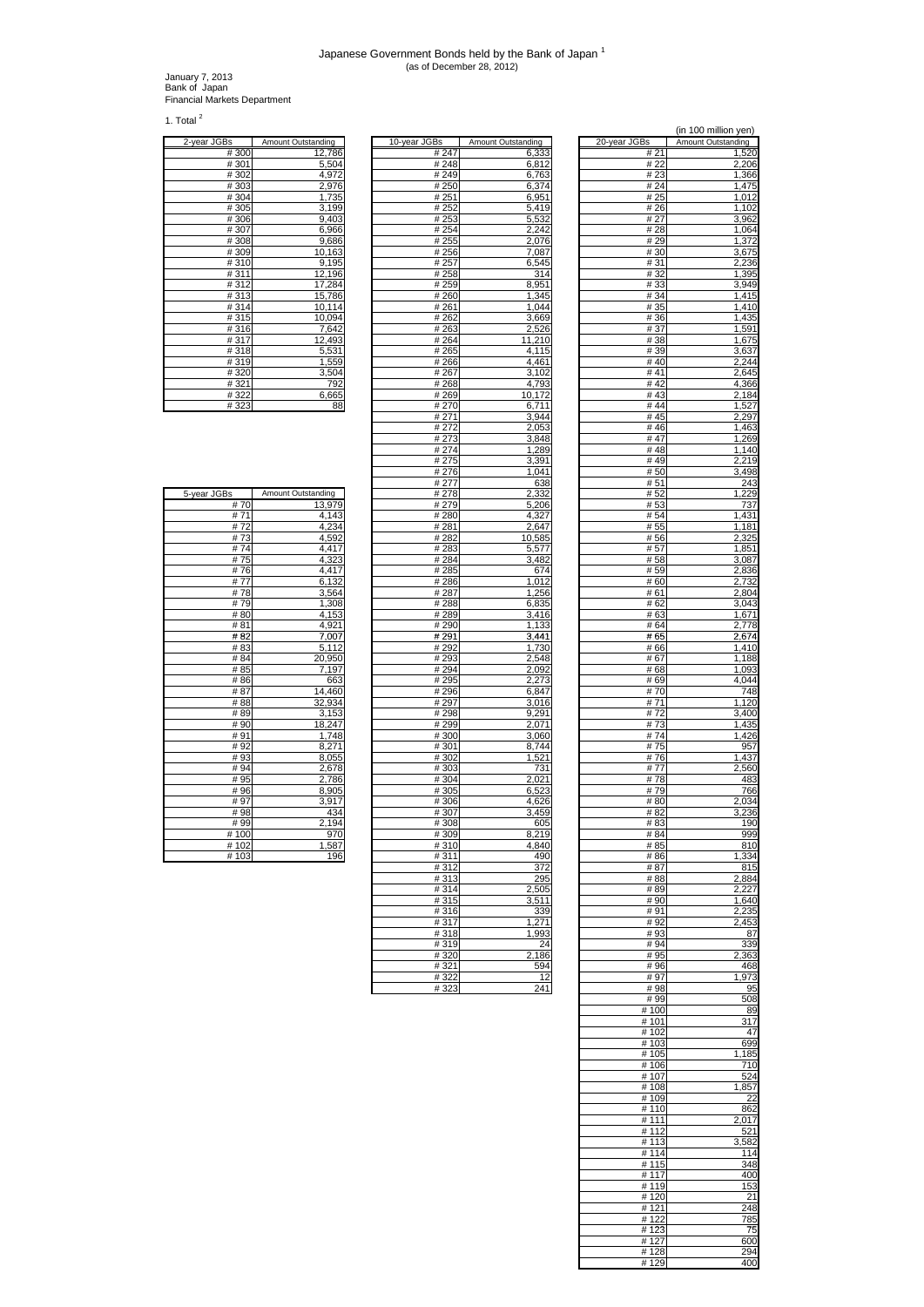| 30-year JGBs         | <b>Amount Outstanding</b> |
|----------------------|---------------------------|
| #2                   | 53                        |
| #3                   | 256                       |
| #4                   | 589                       |
| # 5                  | 213                       |
| #6                   |                           |
| 7<br>#               | 244                       |
| 8<br>#               | $\overline{3}8$           |
| #9                   | 1                         |
| # 10                 | 645                       |
| 11<br>#              | 74                        |
| 12<br>#              | 31                        |
| 13<br>#              | 4                         |
| $\overline{1}4$<br># | 56                        |
| 15<br>#              | 299                       |
| 16<br>#              | 666                       |
| $\overline{17}$<br># | 395                       |
| #18                  | 75                        |
| #19                  |                           |
| #20                  | 611                       |
| #21                  | 1                         |
| # 22                 | 143                       |
| #23                  | 87                        |
| #24                  | 370                       |
| # 25                 | 298                       |
| #26                  | 410                       |
| # 27                 | 555                       |
| #28                  | 81                        |
| #29                  | 335                       |
| #31                  | 20                        |
| #32                  | 464                       |
| #34                  | 183                       |

| 30-year JGBs | Amount Outstanding | Floating-rate JGBs | Amount Outstanding | Inflation-Indexed Bonds | Amount Outstanding |
|--------------|--------------------|--------------------|--------------------|-------------------------|--------------------|
| #2           | 53                 | #8                 | 66                 | #1                      | 3                  |
| #3           | 256                | #9                 | 710                | #2                      | 90                 |
| #4           | 589                | # 10               | 657                | #3                      | 435                |
| #5           | 213                | # 11               | 837                | #4                      | 567                |
| #6           | 1                  | #12                | 418                | #5                      | 244                |
| #7           | 244                | #13                | 1,020              | #6                      | 699                |
| #8           | 38                 | #14                | 261                | #7                      | 341                |
| #9           | $\mathbf{1}$       | #15                | 811                | #8                      | 1,486              |
| #10          | 645                | #16                | 935                | #9                      | 580                |
| # 11         | 74                 | #17                | 541                | #10                     | 1,091              |
| #12          | 31                 | #18                | 356                | # 11                    | 522                |
| #13          | 4                  | #19                | 580                | # $\overline{12}$       | 1,207              |
| #14          | 56                 | #20                | 857                | # $13$                  | 302                |
| #15          | 299                | #21                | 1,891              | #14                     | 1,860              |
| #16          | 666                | #22                | 1,704              | #15                     | 392                |
| #17          | 395                | #23                | 1,165              | #16                     | 1,143              |
| #18          | 75                 | #24                | 787                |                         |                    |
| #19          | 1                  | # 25               | 1,248              |                         |                    |
| #20          | 611                | #26                | 784                |                         |                    |
| #21          | 1                  | #27                | 468                |                         |                    |
| #22          | 143                | #28                | 379                |                         |                    |
| #23          | 87                 | #29                | 529                |                         |                    |
| #24          | 370                | #30                | 661                |                         |                    |
| #25          | 298                | #31                | 282                |                         |                    |
| #26          | 410                | #32                | 405                |                         |                    |
| # 27         | 555                | #33                | 543                |                         |                    |
| #28          | 81                 | #34                | 460                |                         |                    |
| #29          | 335                | #35                | 249                |                         |                    |
| #31          | 20                 | #36                | 386                |                         |                    |
| #32          | 464                | #37                | 1,290              |                         |                    |
| # 34         | 183                | #38                | 1,255              |                         |                    |
|              |                    | #39                | 810                |                         |                    |
|              |                    | #40                | 369                |                         |                    |
|              |                    | # 41               | 720                |                         |                    |
|              |                    | # 42               | 755                |                         |                    |
|              |                    | #43                | 1,482              |                         |                    |
|              |                    | #44                | 730                |                         |                    |
|              |                    | #45                | 737                |                         |                    |
|              |                    | #46                | 485                |                         |                    |
|              |                    | #47                | 659                |                         |                    |
|              |                    | #48                | 444                |                         |                    |

| Inflation-Indexed Bonds | Amount Outstanding |
|-------------------------|--------------------|
| #1                      | 3                  |
| #2                      | 90                 |
| #3                      | 435                |
| #4                      | 567                |
| # 5                     | 244                |
| #6                      | 699                |
| #7                      | 341                |
| # 8                     | 1,486              |
| # 9                     | 580                |
| #<br>10                 | 1,091              |
| #<br>11                 | 522                |
| # 12                    | 1,207              |
| 13<br>#                 | 302                |
| #<br>14                 | 1,860              |
| #15                     | 392                |
| #16                     | 1,143              |

2. Asset Purchase Program<sup>3</sup>

| 2-year JGBs | Amount Outstanding    |
|-------------|-----------------------|
| #300        | 1,034                 |
| #301        | 1,500                 |
| #302        | 1,714                 |
| #303        | 1,321                 |
| #304        | 572                   |
| #305        | 2,531                 |
| #306        | 7,878                 |
| #307        | 3,731                 |
| #308        | 4,187                 |
| #309        | 9,375                 |
| #310        | 6,461                 |
| #311        | $\overline{12}$ , 120 |
| #312        | 17,284                |
| #313        | 15,786                |
| #314        | 9,782                 |
| #315        | 9,971                 |
| #316        | 7,562                 |
| #317        | 12,493                |
| #318        | 5,452                 |
| #319        | 629                   |
| #320        | 3,504                 |
| #321        | 792                   |
| #322        | 6,665                 |
| # 323       | <b>RR</b>             |

|             |                    |             |                    |              | (in 100 million yen) |
|-------------|--------------------|-------------|--------------------|--------------|----------------------|
| 2-year JGBs | Amount Outstanding | 5-year JGBs | Amount Outstanding | 10-year JGBs | Amount Outstanding   |
| #300        | 1,034              | #70         | 1,031              | #247         | 40                   |
| #301        | 1,500              | #71         | 24                 | #248         | 41                   |
| #302        | 1,714              | #72         | 55                 | #249         |                      |
| #303        | 1,321              | #73         | 1,180              | #250         | 446                  |
| #304        | 572                | #74         | 207                | #251         | 692                  |
| #305        | 2,531              | #75         | 261                | #252         | 134                  |
| #306        | 7,878              | #76         | 305                | #253         | 958                  |
| #307        | 3,731              | #77         | 347                | #254         | 299                  |
| #308        | 4,187              | #78         | 338                | #255         | 2 <sup>c</sup>       |
| #309        | 9,375              | #79         | 495                | #256         | 1,085                |
| #310        | 6,461              | #80         | 67                 | #257         | 3,029                |
| #311        | 12,120             | #81         | 3,418              | #258         | 197                  |
| #312        | 17,284             | #82         | 5,789              | #259         | 920                  |
| #313        | 15,786             | #83         | 237                | #260         | 58                   |
| #314        | 9,782              | #84         | 2,358              | #261         | 2 <sup>c</sup>       |
| #315        | 9,971              | #85         | 2,401              | #262         | 34                   |
| #316        | 7,562              | #86         | 514                | #263         | 20 <sub>s</sub>      |
| #317        | 12,493             | #87         | 10,082             | #264         | 1,813                |
| #318        | 5,452              | #88         | 23,561             | # 265        | 1,782                |
| #319        | 629                | #89         | 2,008              | #266         | 854                  |
| #320        | 3,504              | #90         | 14,255             | #267         | 57                   |
| #321        | 792                | #91         | 1,580              | #268         | 2,308                |
| #322        | 6,665              | #92         | 4,791              | #269         | 1,945                |
| #323        | 88                 | # 94        | 397                | #270         | 1.988                |

|      |                    |             |                    |              | (in 100 million yen) |
|------|--------------------|-------------|--------------------|--------------|----------------------|
| ۱S   | Amount Outstanding | 5-year JGBs | Amount Outstanding | 10-year JGBs | Amount Outstanding   |
| #300 | 1,034              | #70         | 1,031              | #247         | 40                   |
| #301 | 1,500              | #71         | 24                 | #248         | 41                   |
| #302 | 1,714              | #72         | 55                 | #249         | 7                    |
| #303 | 1,321              | #73         | 1,180              | #250         | 446                  |
| #304 | 572                | #74         | 207                | #251         | 692                  |
| #305 | 2,531              | #75         | 261                | #252         | 134                  |
| #306 | 7,878              | #76         | 305                | #253         | 958                  |
| #307 | 3,731              | #77         | 347                | #254         | 299                  |
| #308 | 4,187              | #78         | 338                | #255         | 29                   |
| #309 | 9,375              | #79         | 495                | #256         | 1,085                |
| #310 | 6,461              | #80         | 67                 | #257         | 3,029                |
| #311 | 12,120             | #81         | 3,418              | #258         | 197                  |
| #312 | 17,284             | #82         | 5.789              | #259         | 920                  |
| #313 | 15,786             | #83         | 237                | #260         | 58                   |
| #314 | 9,782              | #84         | 2,358              | #261         |                      |
| #315 | 9,971              | # 85        | 2,401              | #262         | $\frac{29}{34}$      |
| #316 | 7,562              | # 86        | 514                | #263         | 209                  |
| #317 | 12,493             | #87         | 10,082             | #264         | 1,813                |
| #318 | 5,452              | # 88        | 23,561             | #265         | 1,782                |
| #319 | 629                | #89         | 2,008              | #266         | 854                  |
| #320 | 3,504              | # 90        | 14,255             | #267         | 57                   |
| #321 | 792                | #91         | 1,580              | #268         | 2,308                |
| #322 | 6,665              | # 92        | 4,791              | #269         | 1,945                |
| #323 | 88                 | # 94        | 397                | #270         | 1,988                |
|      |                    |             |                    | #271         | 61                   |
|      |                    |             |                    | #272         | 1,467                |
|      |                    |             |                    | #273         | 918                  |

| ar IGRs | Amount Outstanding |
|---------|--------------------|
|         |                    |
|         |                    |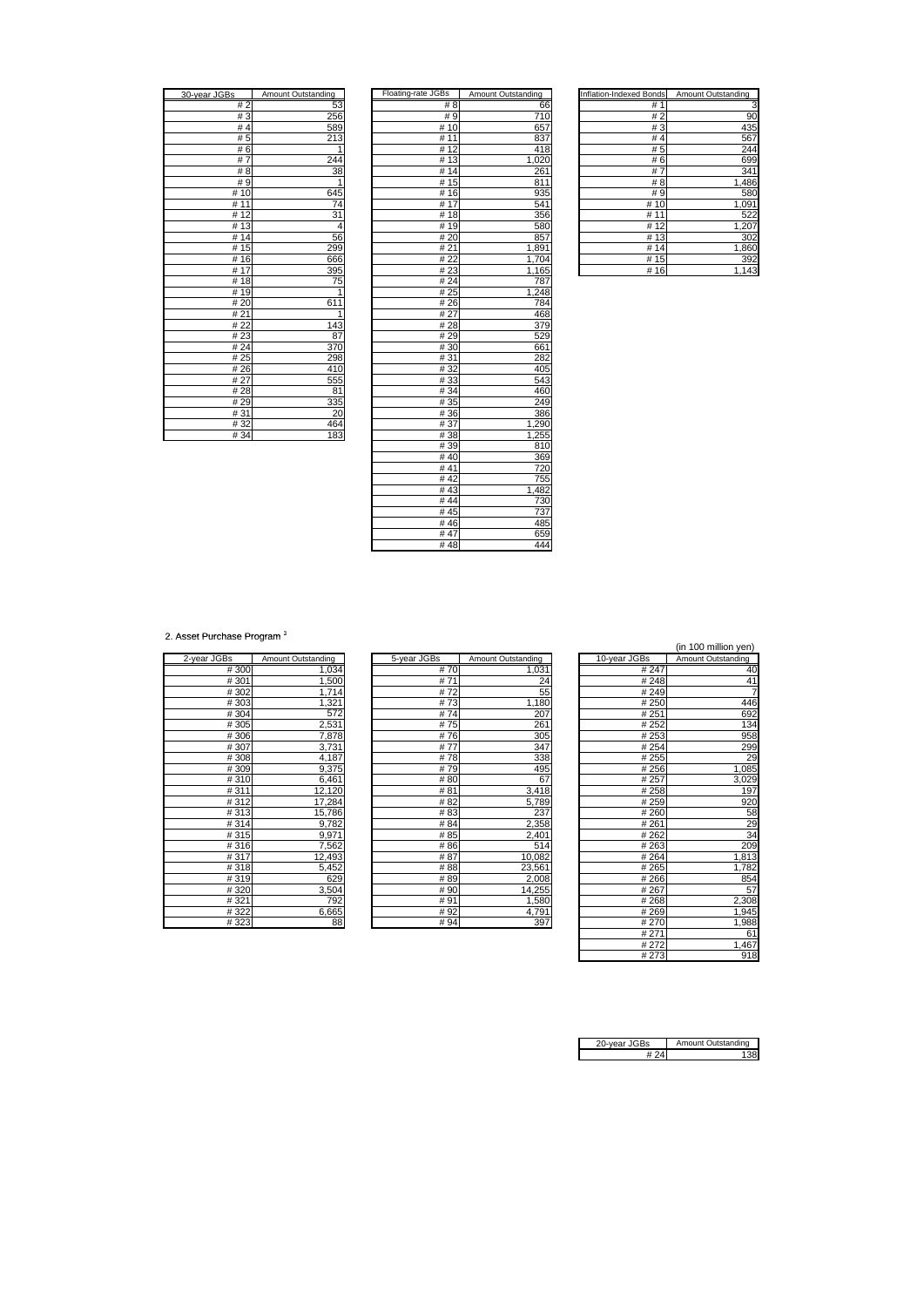<sup>3.</sup> Excluding the Asset Purchase Program 4

| 2-year JGBs | Amount Outstanding                        |
|-------------|-------------------------------------------|
| #300        | 11,752                                    |
| #301        | 4,004                                     |
| #302        | 3,258                                     |
| #303        | 1,655                                     |
| #304        | 1,163                                     |
| #305        |                                           |
| #306        | $\frac{668}{1,525}$ $\frac{3,235}{5,495}$ |
| #307        |                                           |
| #308        |                                           |
| #309        | 788                                       |
| #310        | 2,734                                     |
| #311        |                                           |
| #314        |                                           |
| #315        | $\frac{76}{332}$<br>$\frac{123}{80}$      |
| #316        |                                           |
| #318        | $\frac{75}{930}$                          |
| #319        |                                           |

| <u>2-year JGBs</u> | Amount Outstanding | 10-year JGBs | Amount Outstanding | 20-vear JGBs | Amount Outstanding |
|--------------------|--------------------|--------------|--------------------|--------------|--------------------|
| #300               | 11,752             | # 247        | 6,293              | # 21         | 1,520              |
| #301               | 4,004              | #248         | 6,771              | # 22         | 2,206              |
| #302               | 3,258              | #249         | 6,756              | #23          | 1,366              |
| #303               | 1,655              | #250         | 5,928              | #24          | 1,337              |
| #304               |                    |              |                    | # 25         |                    |
|                    | 1,163              | #251         | 6,259              |              | 1,012              |
| #305               | 668                | #252         | 5,285              | # 26         | 1,102              |
| #306               | 1,525              | # 253        | 4,574              | # 27         | 3,962              |
| #307               | 3,235              | #254         | 1,943              | #28          | 1,064              |
| #308               | 5,499              | #255         | 2,047              | #29          | 1,372              |
| #309               | 788                | #256         | 6,002              | #30          | 3,675              |
| #310               | 2,734              | #257         | 3,516              | #31          | 2,236              |
| #311               | 76                 | #258         | 117                | #32          | 1,395              |
| #314               | 332                | #259         | 8,031              | #33          | 3,949              |
| #315               | 123                | #260         | 1,287              | #34          | 1,415              |
| #316               | 80                 | #261         | 1,015              | # 35         | 1,410              |
| #318               | 79                 | #262         | 3,635              | #36          | 1,435              |
|                    |                    |              |                    |              |                    |
| #319               | 930                | #263         | 2,317              | #37          | 1,591              |
|                    |                    | #264         | 9,397              | #38          | 1,675              |
|                    |                    | #265         | 2,333              | #39          | 3,637              |
|                    |                    | #266         | 3,607              | #40          | 2,244              |
|                    |                    | #267         | 3,045              | #41          | 2,645              |
|                    |                    | #268         | 2,485              | #42          | 4,366              |
|                    |                    | #269         | 8,227              | #43          | 2,184              |
|                    |                    | #270         | 4,723              | #44          | 1,527              |
| 5-year JGBs        | Amount Outstanding | # 271        | 3,883              | #45          | 2,297              |
| #70                | 12,948             | #272         | 586                | #46          | 1,463              |
| #71                | 4,119              | #273         | 2,930              | #47          | 1,269              |
|                    |                    |              |                    |              |                    |
| #72                | 4,179              | #274         | 1,289              | #48          | 1,140              |
| #73                | 3,412              | # 275        | 3,391              | # $49$       | 2,219              |
| #74                | 4,210              | #276         | 1.041              | #50          | 3,498              |
| #75                | 4,062              | # 277        | 638                | #51          | 243                |
| #76                | 4,112              | #278         | 2,332              | # 52         | 1,229              |
| #77                | 5,785              | #279         | 5,206              | # 53         | 737                |
| #78                | 3,226              | #280         | 4,327              | # 54         | 1,431              |
| #79                | 813                | #281         | 2,647              | # 55         | 1,181              |
| #80                | 4,086              | #282         | 10,585             | #56          | 2,325              |
| #81                | 1,503              | #283         | 5,577              | #57          | 1,851              |
|                    |                    |              |                    |              |                    |
| #82                | 1,218              | #284         | 3,482              | #58          | 3,087              |
| #83                | 4,875              | #285         | 674                | #59          | 2,836              |
| # 84               | 18,592             | #286         | 1,012              | #60          | 2,732              |
| # 85               | 4,796              | #287         | 1,256              | # 61         | 2,804              |
| #86                | 149                | #288         | 6,835              | # 62         | 3,043              |
| #87                | 4,378              | #289         | 3,416              | #63          | 1,671              |
| #88                | 9,373              | #290         | 1,133              | # 64         | 2,778              |
| #89                | 1,145              | #291         | 3,441              | # 65         | 2,674              |
| #90                | 3,992              | #292         | 1,730              | #66          | 1,410              |
| #91                | 168                | #293         | 2,548              | #67          | 1,188              |
| #92                | 3,480              | #294         | 2,092              | #68          | 1,093              |
|                    |                    |              |                    |              |                    |
| #93                | 8,055              | #295         | 2,273              | #69          | 4,044              |
| # 94               | 2,281              | #296         | 6,847              | #70          | 748                |
| # 95               | 2,786              | #297         | 3,016              | #71          | 1,120              |
| #96                | 8,905              | #298         | 9,291              | #72          | 3,400              |
| #97                | 3,917              | # 299        | 2,071              | #73          | 1,435              |
| #98                | 434                | #300         | 3,060              | #74          | 1,426              |
| # 99               | 2,194              | #301         | 8,744              | #75          | 957                |
| #100               | 970                | #302         | 1,521              | #76          | 1,437              |
| #102               | 1,587              | #303         | 731                | #77          | 2,560              |
| #103               | 196                | #304         | 2,021              | #78          | 483                |
|                    |                    | #305         | 6,523              | #79          | 766                |
|                    |                    | #306         | 4,626              | #80          |                    |
|                    |                    |              |                    |              | 2,034              |
|                    |                    | #307         | 3,459              | # 82         | 3,236              |
|                    |                    | #308         | 605                | #83          | 190                |
|                    |                    | #309         | 8,219              | # 84         | 999                |
|                    |                    | #310         | 4,840              | # 85         | 810                |
|                    |                    | #311         | 490                | #86          | 1,334              |
|                    |                    | #312         | 372                | #87          | 815                |
|                    |                    | #313         | 295                | #88          | 2,884              |
|                    |                    | #314         | 2,505              | #89          | 2,227              |
|                    |                    | #315         | 3,511              | #90          | 1,640              |
|                    |                    |              | 339                | #91          |                    |
|                    |                    | #316         |                    |              | 2,235              |
|                    |                    | #317         | 1,271              | #92          | 2,453              |
|                    |                    | #318         | 1.993              | #93          | 87                 |
|                    |                    | #319         | 24                 | #94          | 339                |
|                    |                    | #320         | 2,186              | #95          | 2,363              |
|                    |                    | #321         | 594                | #96          | 468                |
|                    |                    | #322         | 12                 | #97          | 1,973              |
|                    |                    | #323         | 241                | #98          | 95                 |
|                    |                    |              |                    |              |                    |

|                    |                              |                      |                    |              | (in 100 million yen)   |
|--------------------|------------------------------|----------------------|--------------------|--------------|------------------------|
| 2-year JGBs        | Amount Outstanding           | 10-year JGBs<br>#247 | Amount Outstanding | 20-year JGBs | Amount Outstanding     |
| #300<br>#301       | 11,752<br>4,004              | #248                 | 6,293<br>6,771     | #21<br># 22  | 1,520<br>2,206         |
| #302               | 3,258                        | #249                 | 6,756              | #23          | 1,366                  |
| #303               | 1,655                        | #250                 | 5,928              | # 24         | 1,337                  |
| #304<br>#305       | 1,163<br>668                 | #251<br>#252         | 6,259<br>5,285     | # 25<br># 26 | 1,012<br>1,102         |
| #306               | 1,525                        | # 253                | 4,574              | # 27         | 3,962                  |
| #307               | 3,235                        | #254                 | 1,943              | #28          | 1,064                  |
| #308<br>#309       | 5,499<br>788                 | #255<br>#256         | 2,047<br>6,002     | #29<br>#30   | 1,372<br>3,675         |
| #310               | 2,734                        | #257                 | 3,516              | #31          | 2,236                  |
| #311               | 76                           | #258                 | 117                | #32          | 1,395                  |
| #314<br>#315       | 332<br>123                   | #259<br>#260         | 8,031<br>1,287     | #33<br>#34   | 3,949<br>1,415         |
| #316               | 80                           | #261                 | 1,015              | # 35         | 1,410                  |
| #318               | 79                           | #262                 | 3.635              | #36          | 1,435                  |
| #319               | 930                          | #263<br>#264         | 2,317<br>9,397     | # 37<br>#38  | 1,591<br>1,675         |
|                    |                              | #265                 | 2,333              | #39          | 3,637                  |
|                    |                              | #266                 | 3,607              | #40          | 2,244                  |
|                    |                              | #267<br>#268         | 3,045<br>2,485     | #41<br>#42   | 2,645<br>4,366         |
|                    |                              | #269                 | 8,227              | #43          | 2,184                  |
|                    |                              | #270                 | 4,723              | #44          | 1,527                  |
| 5-year JGBs<br>#70 | Amount Outstanding<br>12,948 | # 271<br># 272       | 3,883<br>586       | #45<br>#46   | 2,297<br>1,463         |
| #71                | 4,119                        | # 273                | 2,930              | #47          | 1.269                  |
| #72                | 4,179                        | # 274                | 1,289              | #48          | 1,140                  |
| #73<br>#74         | 3,412<br>4,210               | # 275<br>#276        | 3,391<br>1,041     | #49<br>#50   | 2,219<br>3,498         |
| #75                | 4,062                        | # 277                | 638                | #51          | 243                    |
| #76                | 4,112                        | #278                 | 2,332              | #52          | ,229<br>1              |
| #77<br>#78         | 5,785<br>3.226               | #279<br>#280         | 5,206<br>4,327     | #53<br># 54  | 737<br>1,431           |
| #79                | 813                          | #281                 | 2,647              | # 55         | 1,181                  |
| #80                | 4,086                        | #282                 | 10,585             | #56          | 2,325                  |
| #81<br>#82         | 1,503<br>1,218               | #283<br>#284         | 5,577<br>3,482     | #57<br>#58   | 1,851<br>3,087         |
| #83                | 4,875                        | #285                 | 674                | #59          | 2,836                  |
| #84                | 18,592                       | #286                 | 1,012              | #60          | 2,732                  |
| # 85<br>#86        | 4,796<br>149                 | #287<br>#288         | 1,256<br>6,835     | #61<br># 62  | 2,804<br>3,043         |
| #87                | 4,378                        | #289                 | 3,416              | #63          | 1,671                  |
| #88                | 9,373                        | #290                 | 1,133              | # 64         | 2,778                  |
| # 89<br>#90        | 1,145<br>3,992               | #291<br>#292         | 3,441<br>1,730     | #65<br>#66   | 2,674<br>1,410         |
| #91                | 168                          | #293                 | 2,548              | #67          | 1,188                  |
| #92<br>#93         | 3,480                        | #294                 | 2,092              | #68          | 1,093                  |
| # 94               | 8,055<br>2,281               | # 295<br>#296        | 2,273<br>6,847     | #69<br>#70   | 4,044<br>748           |
| # 95               | 2,786                        | # 297                | 3,016              | #71          | 1,120                  |
| #96<br>#97         | 8,905<br>3,917               | #298<br>#299         | 9,291<br>2.071     | #72<br>#73   | 3,400<br>1,435         |
| #98                | 434                          | #300                 | 3,060              | #74          | 1,426                  |
| # 99               | .194                         | #301                 | 8,744              | #75          | 957                    |
| #100<br>#102       | 970<br>1,587                 | #302<br>#303         | 1,521<br>731       | #76<br># 77  | 1,437<br>2,560         |
| #103               | 196                          | #304                 | 2,021              | #78          | 483                    |
|                    |                              | #305                 | 6,523              | #79          | 766                    |
|                    |                              | #306<br>#307         | 4,626<br>3,459     | #80<br>#82   | 2,034<br>3,236         |
|                    |                              | #308                 | 605                | # 83         | <u>190</u>             |
|                    |                              | #309                 | 8,219              | # 84         | 999                    |
|                    |                              | #310<br>#311         | 4,840<br>490       | # 85<br>#86  | 810<br>1,334           |
|                    |                              | #312                 | 372                | #87          | 815                    |
|                    |                              | #313<br>#314         | 295<br>2,505       | #88<br>#89   | 2,884                  |
|                    |                              | #315                 | 3,511              | #90          | 2,227<br>1,640         |
|                    |                              | #316                 | 339                | #91          | 2,235                  |
|                    |                              | #317<br>#318         | 1,271<br>1,993     | #92<br>#93   | 2,453<br>87            |
|                    |                              | #319                 | 24                 | #94          | 339                    |
|                    |                              | #320                 | 2,186              | # 95         | 2,363                  |
|                    |                              | #321<br>#322         | 594<br>12          | #96<br>#97   | 468<br>1,973           |
|                    |                              | #323                 | 241                | #98          | 95                     |
|                    |                              |                      |                    | #99          | 508                    |
|                    |                              |                      |                    | #100<br>#101 | 89<br>$\overline{317}$ |
|                    |                              |                      |                    | #102         | 47                     |
|                    |                              |                      |                    | #103         | 699                    |
|                    |                              |                      |                    | #105<br>#106 | ,185<br>710            |
|                    |                              |                      |                    | #107         | 524                    |
|                    |                              |                      |                    | #108<br>#109 | 1,857<br>22            |
|                    |                              |                      |                    | #110         | 862                    |
|                    |                              |                      |                    | #111         | 2,017                  |
|                    |                              |                      |                    | #112<br>#113 | 521<br>3,582           |
|                    |                              |                      |                    | #114         | 114                    |
|                    |                              |                      |                    | #115         | 348                    |
|                    |                              |                      |                    | #117<br>#119 | 400<br>153             |
|                    |                              |                      |                    | #120         | 21                     |
|                    |                              |                      |                    | #121<br>#122 | 248                    |
|                    |                              |                      |                    | #123         | 785<br>75              |
|                    |                              |                      |                    | #127         | 600                    |
|                    |                              |                      |                    | #128<br>#129 | 294<br>400             |

| #73         |                                            |
|-------------|--------------------------------------------|
| #74         | $\frac{3,412}{4,210}$                      |
| #75         | 4,062                                      |
| #76         |                                            |
| #77         |                                            |
| #78         | $\frac{4,112}{5,78}$<br>$\frac{3,226}{81}$ |
| #79         |                                            |
| #80         | 4,086                                      |
| #81         | $\frac{1,50}{1,218}$                       |
| #82         |                                            |
| #83         | 4,875                                      |
| #84         | 18,592                                     |
| # 85        | $\frac{4,796}{140}$                        |
| <b># OC</b> |                                            |